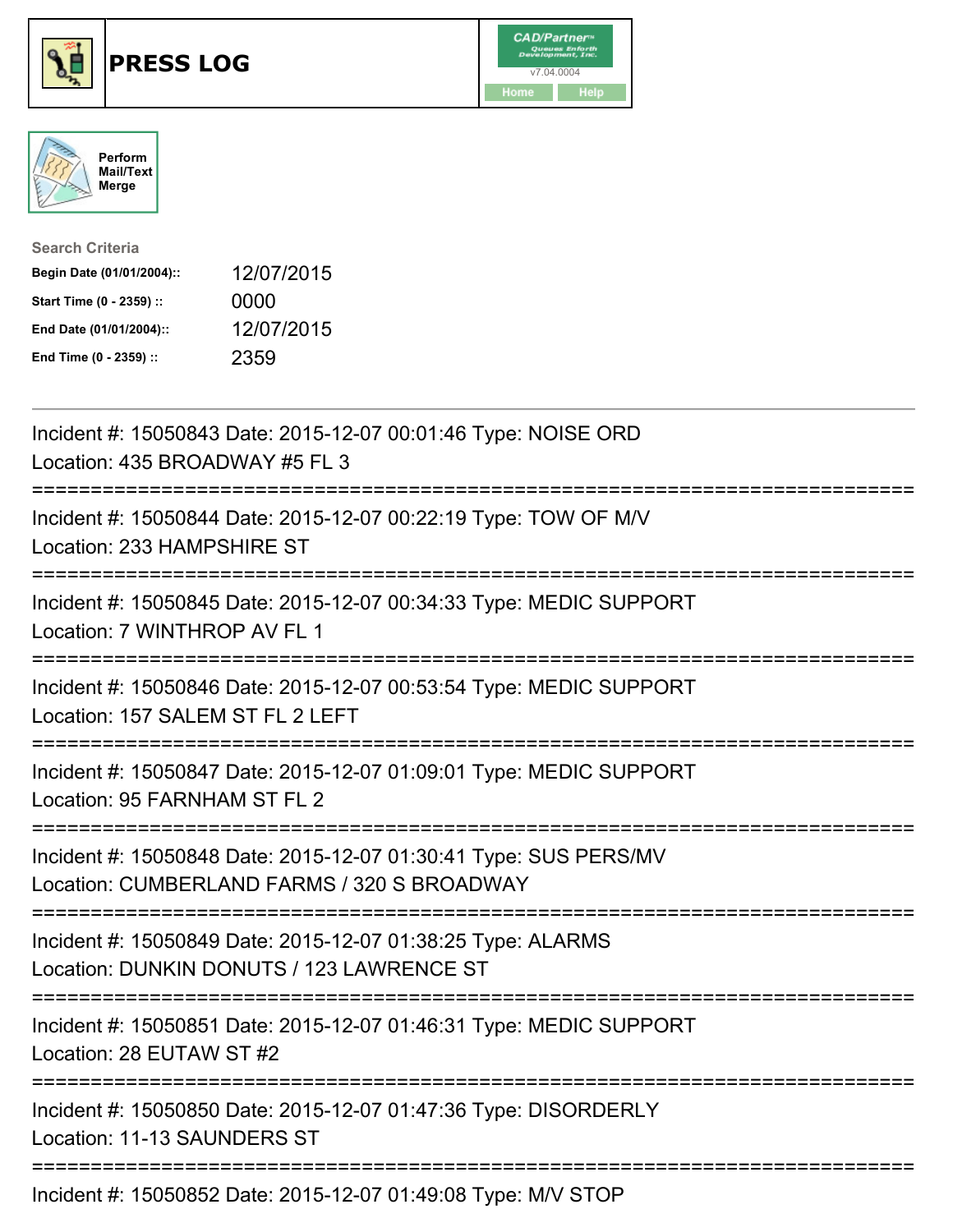Location: BEACON ST & GLENN ST =========================================================================== Incident #: 15050853 Date: 2015-12-07 01:57:04 Type: ALARMS Location: RUMBO SPORTS BAR / 505 BROADWAY =========================================================================== Incident #: 15050854 Date: 2015-12-07 02:15:53 Type: DISORDERLY Location: 389 BROADWAY =========================================================================== Incident #: 15050855 Date: 2015-12-07 02:26:43 Type: M/V STOP Location: AVON ST & BRUCE ST =========================================================================== Incident #: 15050856 Date: 2015-12-07 03:14:51 Type: ALARMS Location: FROST SCHOOL / 33 HAMLET ST =========================================================================== Incident #: 15050857 Date: 2015-12-07 03:31:42 Type: DISTURBANCE Location: 63 BAILEY ST FL 1 =========================================================================== Incident #: 15050858 Date: 2015-12-07 03:32:27 Type: ALARMS Location: METRO PCS / 67 WINTHROP AV =========================================================================== Incident #: 15050859 Date: 2015-12-07 03:38:42 Type: ALARMS Location: M&K AUTO REPAIR / 134 WEST ST =========================================================================== Incident #: 15050860 Date: 2015-12-07 03:40:44 Type: TOW OF M/V Location: TRESPASS TOW PA JLD8672 / 100 HAWTHORNE WAY =========================================================================== Incident #: 15050861 Date: 2015-12-07 03:43:45 Type: TOW OF M/V Location: TRESPASS TOW 784RR5 / 478 RIVERSIDE DR =========================================================================== Incident #: 15050862 Date: 2015-12-07 04:00:33 Type: ALARMS Location: DUNKIN DONUTS / 581 ANDOVER ST =========================================================================== Incident #: 15050863 Date: 2015-12-07 04:46:24 Type: GUN CALL Location: 37 CONGRESS ST =========================================================================== Incident #: 15050864 Date: 2015-12-07 05:30:48 Type: ALARMS Location: TARBOX SCHOOL / 59 ALDER ST =========================================================================== Incident #: 15050865 Date: 2015-12-07 05:47:57 Type: MEDIC SUPPORT Location: BUCKLEY BUS STATION / AMESBURY ST & COMMON ST =========================================================================== Incident #: 15050866 Date: 2015-12-07 05:57:50 Type: MEDIC SUPPORT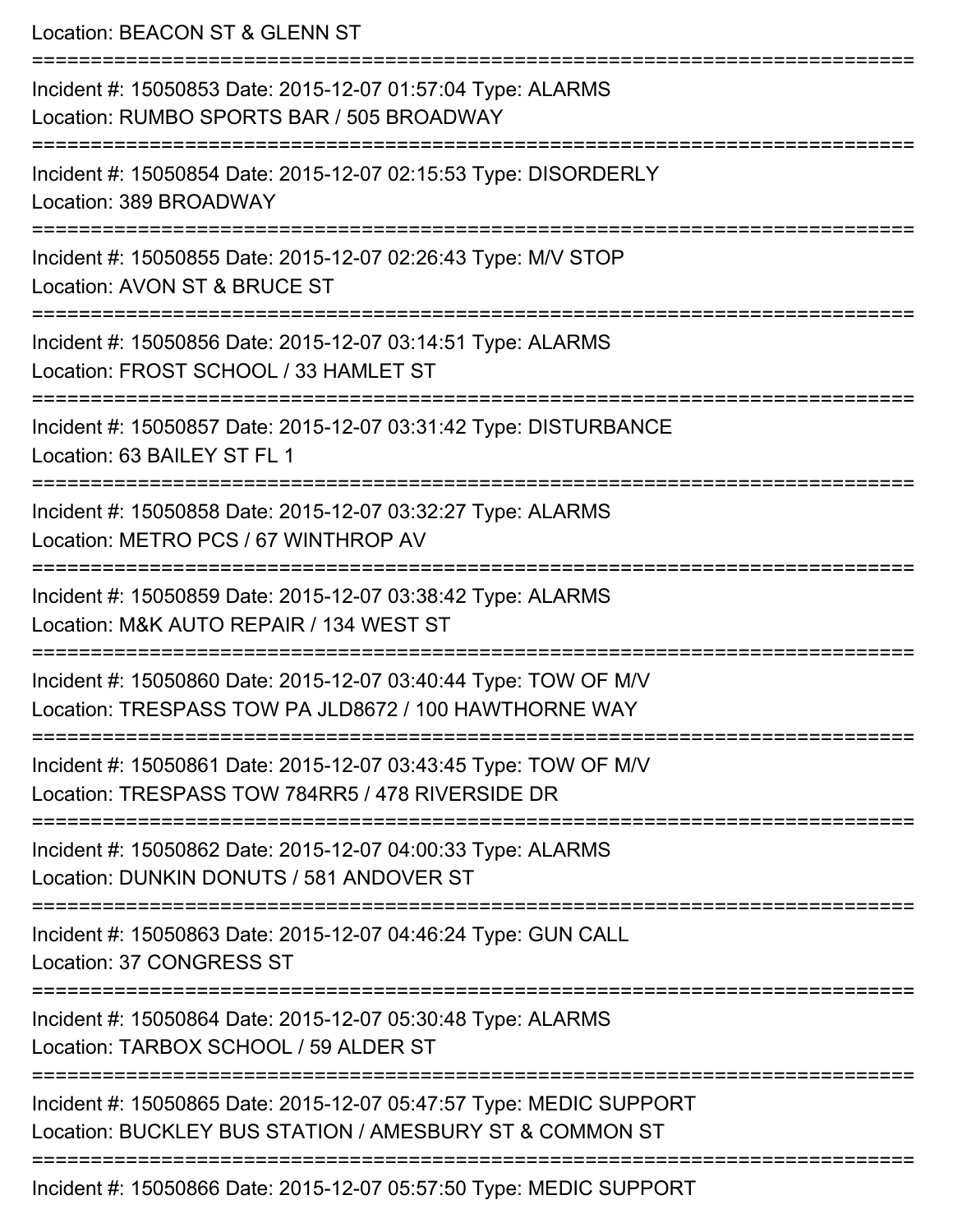| Incident #: 15050867 Date: 2015-12-07 06:34:03 Type: TRAINING<br>Location: CPOP OFFICE / 211 MERRIMACK ST                   |
|-----------------------------------------------------------------------------------------------------------------------------|
| Incident #: 15050868 Date: 2015-12-07 06:59:07 Type: PARK & WALK<br><b>Location: BRADFORD ST</b>                            |
| Incident #: 15050869 Date: 2015-12-07 07:04:04 Type: MEDIC SUPPORT<br>Location: 51 LEXINGTON ST                             |
| Incident #: 15050870 Date: 2015-12-07 07:18:31 Type: M/V STOP<br>Location: 80 BODWELL ST                                    |
| Incident #: 15050871 Date: 2015-12-07 07:27:55 Type: STOL/MV/PAS<br>Location: S. UNION & KENT ST                            |
| Incident #: 15050872 Date: 2015-12-07 07:33:39 Type: M/V STOP<br>Location: 19 HANCOCK ST                                    |
| Incident #: 15050873 Date: 2015-12-07 07:47:24 Type: B&E/MV/PAST<br>Location: 106 BERNARD AV                                |
| Incident #: 15050874 Date: 2015-12-07 07:50:35 Type: TRAINING<br>Location: CPOP OFFICE / 211 MERRIMACK ST                   |
| Incident #: 15050875 Date: 2015-12-07 08:01:45 Type: AUTO ACC/UNK PI<br>Location: 906 ESSEX ST                              |
| Incident #: 15050876 Date: 2015-12-07 08:11:32 Type: INVESTIGATION<br>Location: 1 GENERAL ST                                |
| Incident #: 15050877 Date: 2015-12-07 08:22:09 Type: STOL/MV/PAS<br>Location: 378 S UNION ST                                |
| Incident #: 15050878 Date: 2015-12-07 08:43:18 Type: MEDIC SUPPORT<br>Location: MARY IMMAC. RESIDENTIAL COMM / 189 MAPLE ST |
| Incident #: 15050879 Date: 2015-12-07 08:48:52 Type: THREATS<br>Location: PARTHUM SCHOOL / 255 E HAVERHILL ST               |
| Incident #: 15050880 Date: 2015-12-07 08:53:11 Type: NOTIFICATION                                                           |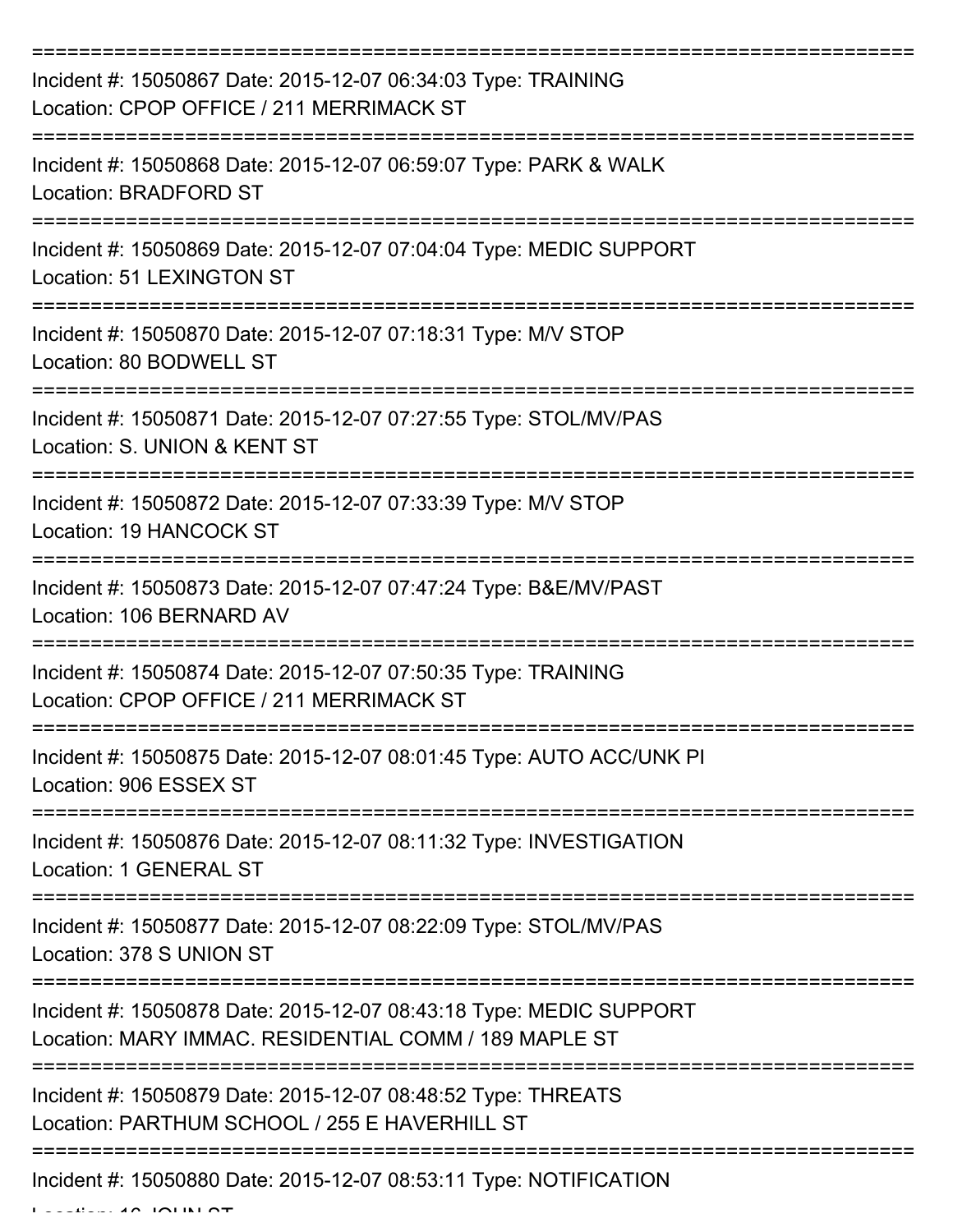| Incident #: 15050881 Date: 2015-12-07 09:10:34 Type: MISSING PERS<br>Location: 61 BRADFORD ST                 |
|---------------------------------------------------------------------------------------------------------------|
| Incident #: 15050882 Date: 2015-12-07 09:17:43 Type: INVEST CONT<br>Location: 197 PROSPECT ST                 |
| Incident #: 15050883 Date: 2015-12-07 09:17:53 Type: 209A/SERVE<br>Location: 40 LAWRENCE ST FL 3              |
| Incident #: 15050884 Date: 2015-12-07 09:26:34 Type: MISSING PERS<br>Location: 444 HAMPSHIRE ST               |
| Incident #: 15050885 Date: 2015-12-07 09:32:01 Type: NOTIFICATION<br>Location: 357 HOWARD ST #2ND             |
| Incident #: 15050886 Date: 2015-12-07 09:36:05 Type: AUTO ACC/NO PI<br>Location: 189 MAPLE ST                 |
| Incident #: 15050887 Date: 2015-12-07 09:40:15 Type: CK WELL BEING<br>Location: 69 FERRY ST FL 1ST            |
| =========<br>Incident #: 15050888 Date: 2015-12-07 09:42:25 Type: INVESTIGATION<br>Location: 233 HAVERHILL ST |
| Incident #: 15050889 Date: 2015-12-07 09:44:14 Type: ALARM/BURG<br>Location: DELAROSA RESD. / 37 EATON ST     |
| Incident #: 15050890 Date: 2015-12-07 09:46:51 Type: DOMESTIC/PAST<br>Location: 64 MYRTLE FL 3                |
| Incident #: 15050891 Date: 2015-12-07 09:52:09 Type: 209A/SERVE<br>Location: 37 PHILLIPS ST FL 3              |
| Incident #: 15050892 Date: 2015-12-07 10:04:16 Type: 209A/SERVE<br>Location: 258 ANDOVER ST #1                |
| Incident #: 15050893 Date: 2015-12-07 10:05:09 Type: LARCENY/PAST<br>Location: 50 WINTHROP AV                 |
| Incident #: 15050894 Date: 2015-12-07 10:15:57 Type: 209A/SERVE                                               |

Location: 22 SOUTH ST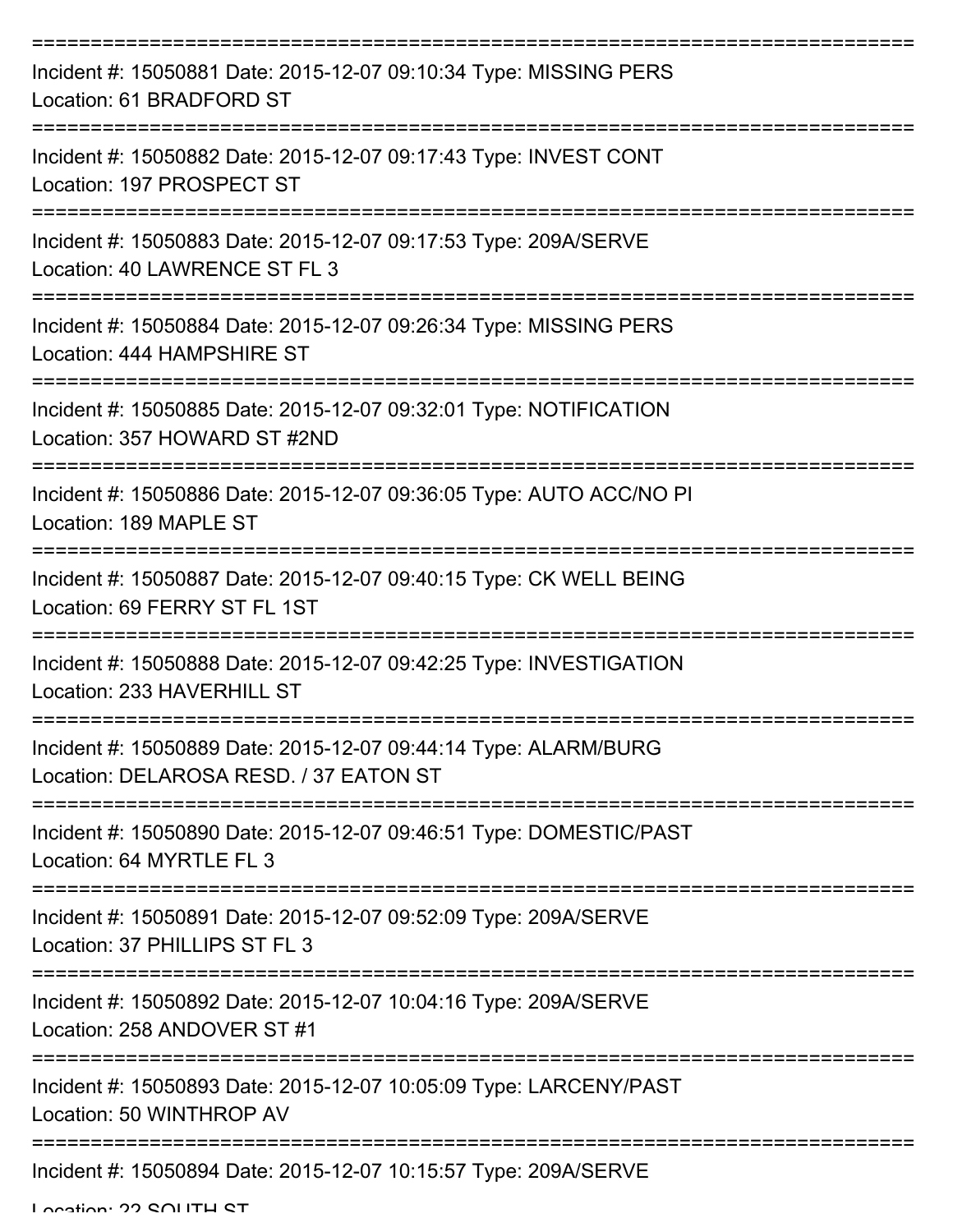| Incident #: 15050895 Date: 2015-12-07 10:41:13 Type: WARRANT SERVE<br>Location: 100 MARKET ST                                                           |
|---------------------------------------------------------------------------------------------------------------------------------------------------------|
| Incident #: 15050896 Date: 2015-12-07 10:46:14 Type: PARK & WALK<br>Location: BRADFORD ST & CONCORD ST                                                  |
| Incident #: 15050897 Date: 2015-12-07 10:54:22 Type: FIGHT<br><b>Location: 280 MERRIMACK ST</b>                                                         |
| Incident #: 15050898 Date: 2015-12-07 10:59:30 Type: B&E/ATTEMPY<br>Location: QUEZADA GROCERY / 857 ESSEX ST                                            |
| Incident #: 15050899 Date: 2015-12-07 11:03:11 Type: 209A/SERVE<br>Location: 73 BOXFORD ST                                                              |
| Incident #: 15050900 Date: 2015-12-07 11:09:04 Type: MEDIC SUPPORT<br>Location: DENNYS / 160 WINTHROP AV                                                |
| Incident #: 15050901 Date: 2015-12-07 11:15:59 Type: LARCENY/PAST<br>Location: 8 SALEM ST #B                                                            |
| =====================<br>------------------------------<br>Incident #: 15050902 Date: 2015-12-07 11:24:43 Type: DISTURBANCE<br>Location: 317 PARK ST    |
| Incident #: 15050903 Date: 2015-12-07 11:32:26 Type: INVESTIGATION<br>Location: 70 N PARISH RD                                                          |
| ---------------------<br>-------------------------<br>Incident #: 15050904 Date: 2015-12-07 11:33:22 Type: 209A/SERVE<br>Location: 435 BROADWAY #5 FL 3 |
| --------------------------------------<br>Incident #: 15050905 Date: 2015-12-07 11:55:36 Type: HIT & RUN M/V<br>Location: FRANKLIN ST & METHUEN ST      |
| Incident #: 15050906 Date: 2015-12-07 11:59:18 Type: AUTO ACC/NO PI<br>Location: ANDOVER ST & SHEPARD ST                                                |
| Incident #: 15050907 Date: 2015-12-07 12:01:21 Type: 209A/SERVE<br>Location: 308 LOWELL ST #1                                                           |
| Incident #: 15050908 Date: 2015-12-07 12:01:39 Type: PARK & WALK<br>Location: BRADFORD ST & BROADWAY                                                    |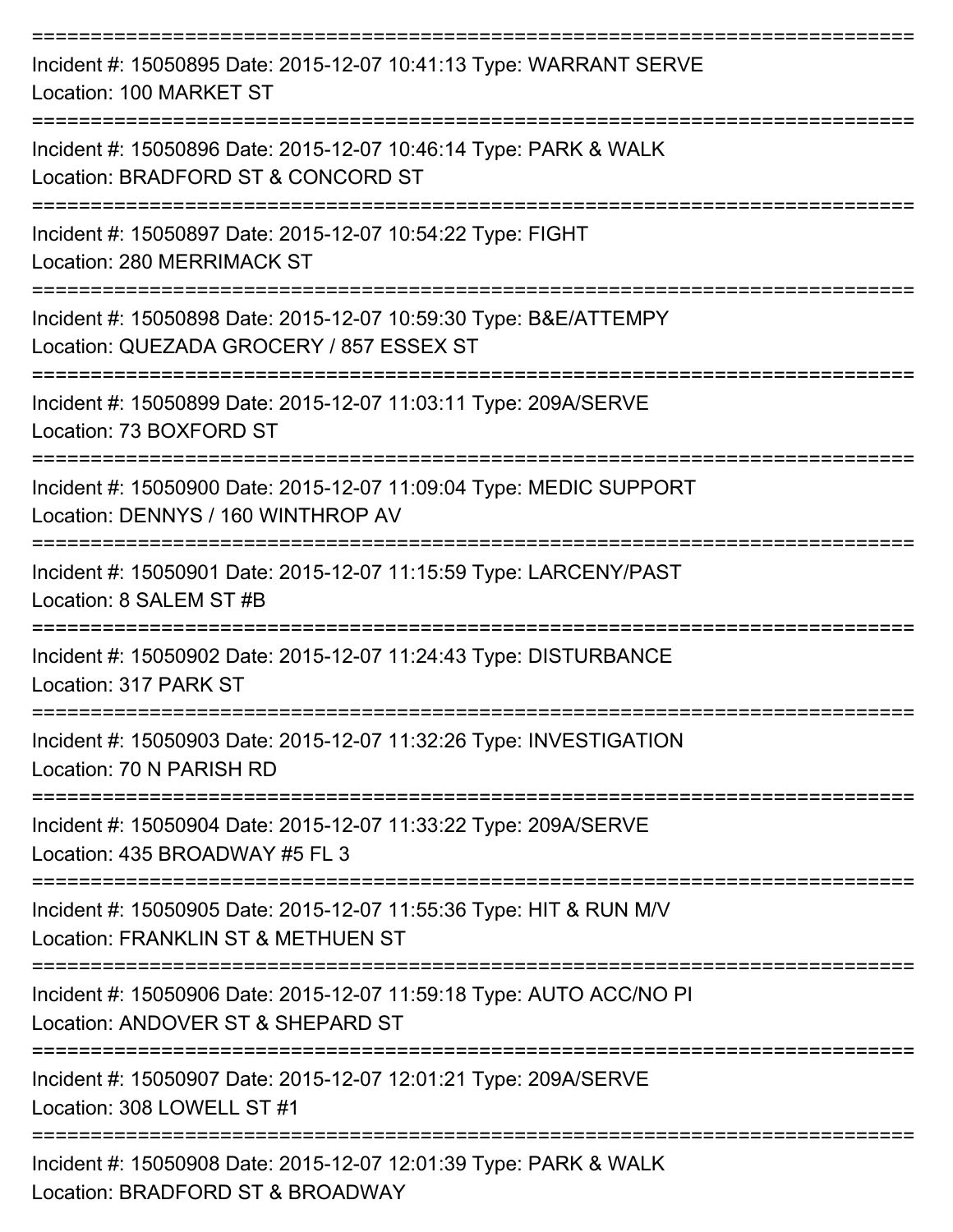| Incident #: 15050909 Date: 2015-12-07 12:07:22 Type: 209A/SERVE<br>Location: 968 ESSEX ST                                             |
|---------------------------------------------------------------------------------------------------------------------------------------|
| :======================<br>Incident #: 15050910 Date: 2015-12-07 12:10:10 Type: WARRANT SERVE<br>Location: 90 LOWELL ST               |
| Incident #: 15050911 Date: 2015-12-07 12:21:35 Type: KEEP PEACE<br>Location: 209 PROSPECT ST<br>:=====================                |
| :=================================<br>Incident #: 15050912 Date: 2015-12-07 12:32:51 Type: M/V STOP<br>Location: PARKER ST & SALEM ST |
| Incident #: 15050913 Date: 2015-12-07 12:39:19 Type: ALARM/BURG<br>Location: BRITO RESD / 72 WEARE ST<br>===================          |
| Incident #: 15050914 Date: 2015-12-07 12:40:28 Type: FIRE<br>Location: 7 KINGSTON ST FL 2ND                                           |
| Incident #: 15050915 Date: 2015-12-07 12:52:47 Type: NEIGHBOR PROB<br>Location: 350 HAVERHILL ST #5                                   |
| Incident #: 15050916 Date: 2015-12-07 13:15:08 Type: DOMESTIC/PROG<br>Location: 67 BROMFIELD ST #2ND                                  |
| Incident #: 15050917 Date: 2015-12-07 13:15:23 Type: AUTO ACC/NO PI<br>Location: 280 MERRIMACK ST #ENTRANCE B FL PARKING LOT          |
| Incident #: 15050918 Date: 2015-12-07 13:23:02 Type: SUS PERS/MV<br>Location: 11 KENT ST                                              |
| Incident #: 15050919 Date: 2015-12-07 13:32:16 Type: PARK & WALK<br>Location: BROADWAY & HAVERHILL ST                                 |
| Incident #: 15050920 Date: 2015-12-07 13:35:42 Type: DISTURBANCE<br>Location: 350 HAVERHILL ST                                        |
| Incident #: 15050921 Date: 2015-12-07 13:35:46 Type: SUS PERS/MV<br>Location: BRADFORD ST & BROADWAY                                  |
| Incident #: 15050922 Date: 2015-12-07 13:43:03 Type: DOMESTIC/PAST<br>Location: 18 WYMAN ST                                           |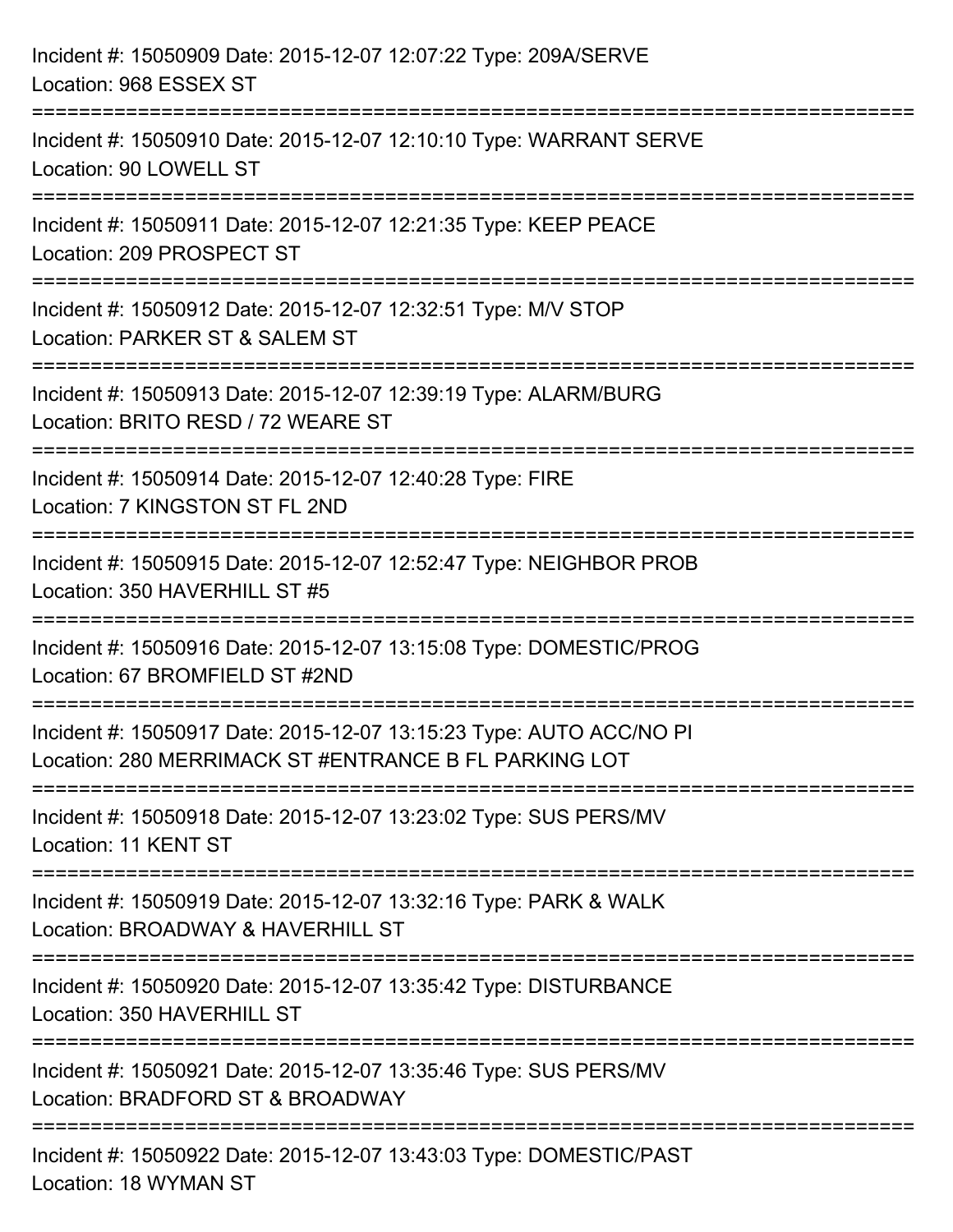| Incident #: 15050923 Date: 2015-12-07 13:58:13 Type: 209A/SERVE<br>Location: 38 CHELMSFORD ST                            |
|--------------------------------------------------------------------------------------------------------------------------|
| Incident #: 15050924 Date: 2015-12-07 14:02:02 Type: MEDIC SUPPORT<br>Location: MCDONALDS / 50 BROADWAY                  |
| Incident #: 15050925 Date: 2015-12-07 14:02:50 Type: CONFIS PROP<br>Location: SLE SCHOOL / 165 S UNION ST                |
| Incident #: 15050926 Date: 2015-12-07 14:08:52 Type: 209A/SERVE<br><b>Location: 95 BENNINGTON ST</b>                     |
| Incident #: 15050927 Date: 2015-12-07 14:13:46 Type: M/V STOP<br>Location: FLORAL ST & LOWELL ST<br>===================  |
| Incident #: 15050928 Date: 2015-12-07 14:15:53 Type: INVESTIGATION<br>Location: 70 N PARISH RD                           |
| Incident #: 15050929 Date: 2015-12-07 14:41:02 Type: INVESTIGATION<br>Location: 58 BIGELOW ST #2                         |
| Incident #: 15050930 Date: 2015-12-07 14:45:37 Type: SUS PERS/MV<br>Location: 495 SOUTH / null                           |
| Incident #: 15050931 Date: 2015-12-07 14:48:48 Type: TOW OF M/V<br>Location: 111 SALEM ST                                |
| :==================<br>Incident #: 15050932 Date: 2015-12-07 14:52:38 Type: CK WELL BEING<br>Location: 540 ANDOVER ST #1 |
| Incident #: 15050934 Date: 2015-12-07 14:57:31 Type: MAL DAMAGE<br>Location: 65 BUNKERHILL ST                            |
| Incident #: 15050933 Date: 2015-12-07 14:59:12 Type: TOW OF M/V<br>Location: MERRIMACK ST & PARKER ST                    |
| Incident #: 15050935 Date: 2015-12-07 15:00:59 Type: INVESTIGATION<br>Location: 92 BROADWAY                              |
| Incident #: 15050936 Date: 2015-12-07 15:06:17 Type: E911 HANGUP<br>Location: 124 LEXINGTON ST                           |

===========================================================================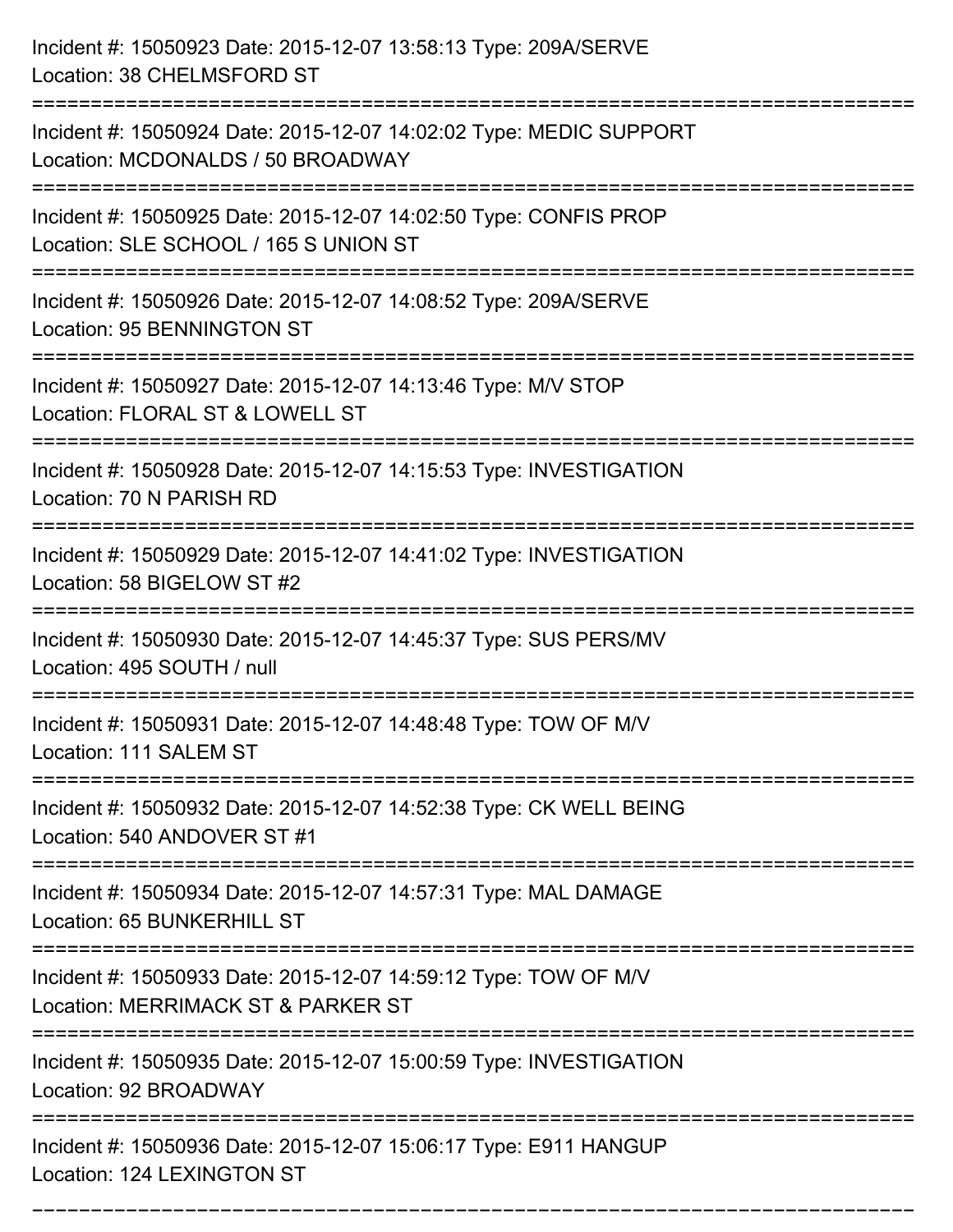| Incident #: 15050937 Date: 2015-12-07 15:14:59 Type: 209A/SERVE<br>Location: 443 HIGH ST                                 |
|--------------------------------------------------------------------------------------------------------------------------|
| Incident #: 15050938 Date: 2015-12-07 15:19:13 Type: AUTO ACC/NO PI<br>Location: ANDOVER ST & PHILLIPS ST                |
| Incident #: 15050939 Date: 2015-12-07 15:24:23 Type: RECOV/STOL/MV<br>Location: 33 HAMPTON ST<br>:====================== |
| Incident #: 15050940 Date: 2015-12-07 15:38:21 Type: 209A/SERVE<br>Location: 56 HANCOCK ST                               |
| Incident #: 15050941 Date: 2015-12-07 15:48:52 Type: 209A/SERVE<br>Location: 142 WATER ST #1                             |
| Incident #: 15050942 Date: 2015-12-07 15:52:36 Type: TENANT PROB<br>Location: 245 BROADWAY #25                           |
| Incident #: 15050943 Date: 2015-12-07 15:58:15 Type: 209A/SERVE<br>Location: 40 LAWRENCE ST FL 3                         |
| Incident #: 15050944 Date: 2015-12-07 16:17:14 Type: TRESPASSING<br>Location: 11 SUMMER ST                               |
| Incident #: 15050945 Date: 2015-12-07 16:38:32 Type: ALARM/BURG<br>Location: FLETE RESD, / 448 HAMPSHIRE ST              |
| Incident #: 15050947 Date: 2015-12-07 16:42:04 Type: MISSING PERS<br>Location: GUILMETTE SCHOOL / 80 BODWELL ST          |
| Incident #: 15050946 Date: 2015-12-07 16:42:58 Type: DISTURBANCE<br>Location: HAFFNERS GAS STATION / 469 HAVERHILL ST    |
| Incident #: 15050948 Date: 2015-12-07 17:02:06 Type: GUN CALL<br>Location: MRYTLE ST & SARATOGA ST                       |
| Incident #: 15050949 Date: 2015-12-07 17:07:34 Type: 911 HANG UP<br>Location: 74 WOODLAND ST #A                          |
| Incident #: 15050950 Date: 2015-12-07 17:26:45 Type: DISTURBANCE<br>Location: 83 WALNUT ST                               |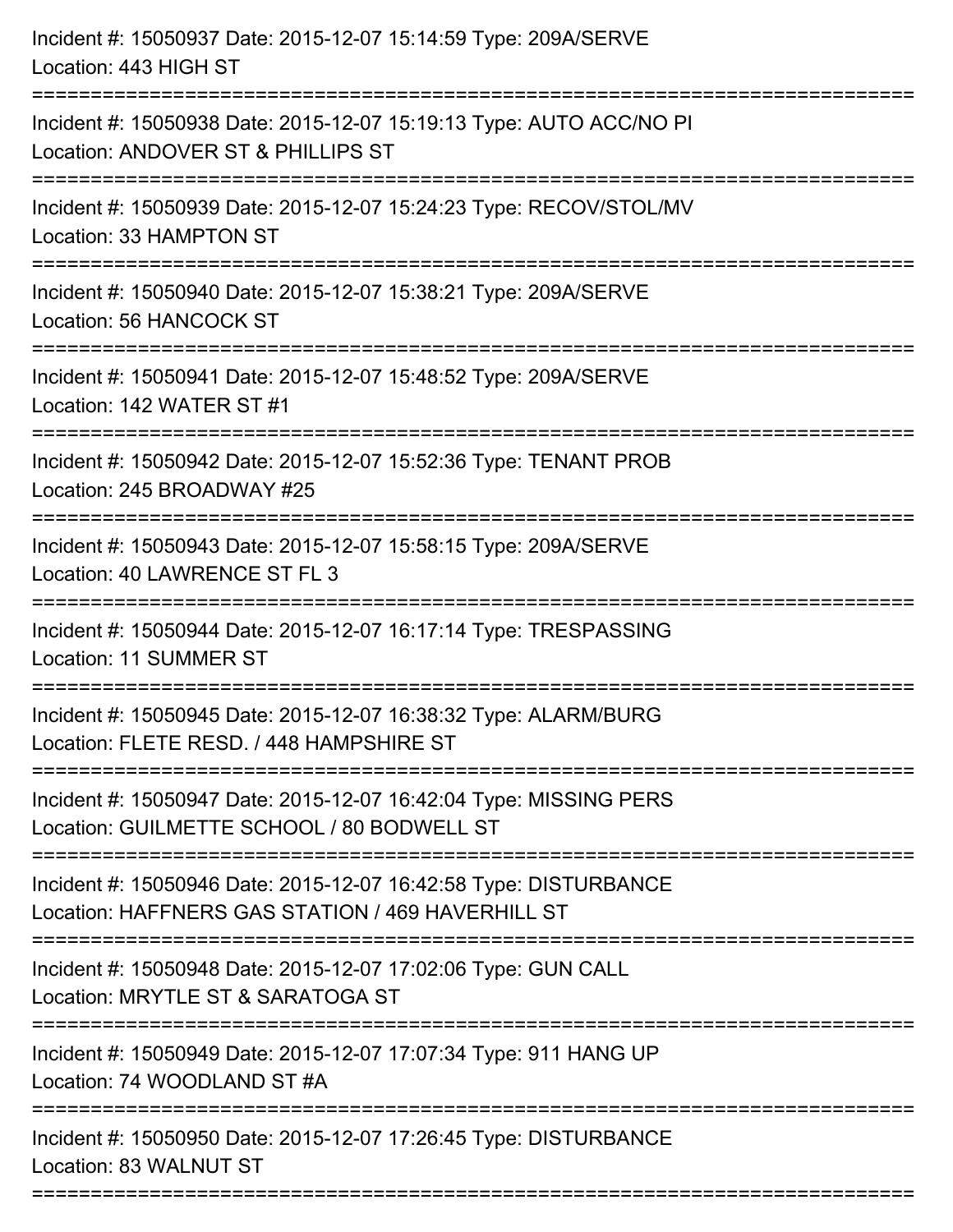Location: 215 FARNHAM ST

| Incident #: 15050952 Date: 2015-12-07 17:36:21 Type: M/V STOP<br><b>Location: CENTRAL BRIDGE</b>                             |
|------------------------------------------------------------------------------------------------------------------------------|
| Incident #: 15050953 Date: 2015-12-07 17:42:27 Type: M/V STOP<br>Location: BOWDOIN ST & S BROADWAY                           |
| Incident #: 15050955 Date: 2015-12-07 17:44:55 Type: ANIMAL COMPL<br>Location: 124 BEACON AVE                                |
| Incident #: 15050954 Date: 2015-12-07 17:46:08 Type: STOL/MV/PAS<br>Location: 62 AVON ST                                     |
| Incident #: 15050958 Date: 2015-12-07 17:52:02 Type: MEDIC SUPPORT<br>Location: 30 ORCHARD ST FL 2                           |
| Incident #: 15050956 Date: 2015-12-07 17:52:28 Type: M/V STOP<br>Location: SOUTH ST                                          |
| Incident #: 15050957 Date: 2015-12-07 17:53:15 Type: M/V STOP<br>Location: MERRIMACK ST & FALLS BRIDGE                       |
| Incident #: 15050959 Date: 2015-12-07 18:22:55 Type: SUS PERS/MV<br>Location: 10 GRAFTON ST                                  |
| Incident #: 15050960 Date: 2015-12-07 18:26:55 Type: SUS PERS/MV<br>Location: 19 SHORT ST                                    |
| :===================<br>Incident #: 15050961 Date: 2015-12-07 18:37:57 Type: SELECTIVE ENF<br>Location: BROADWAY & LOWELL ST |
| Incident #: 15050962 Date: 2015-12-07 18:53:30 Type: MEDIC SUPPORT<br>Location: 45 BODWELL ST                                |
| Incident #: 15050963 Date: 2015-12-07 19:01:44 Type: WOMAN DOWN<br>Location: 49 CEDAR ST FL 1                                |
| Incident #: 15050964 Date: 2015-12-07 19:16:22 Type: M/V STOP<br>Location: HAVERHILL ST & RESERVOIR ST                       |
|                                                                                                                              |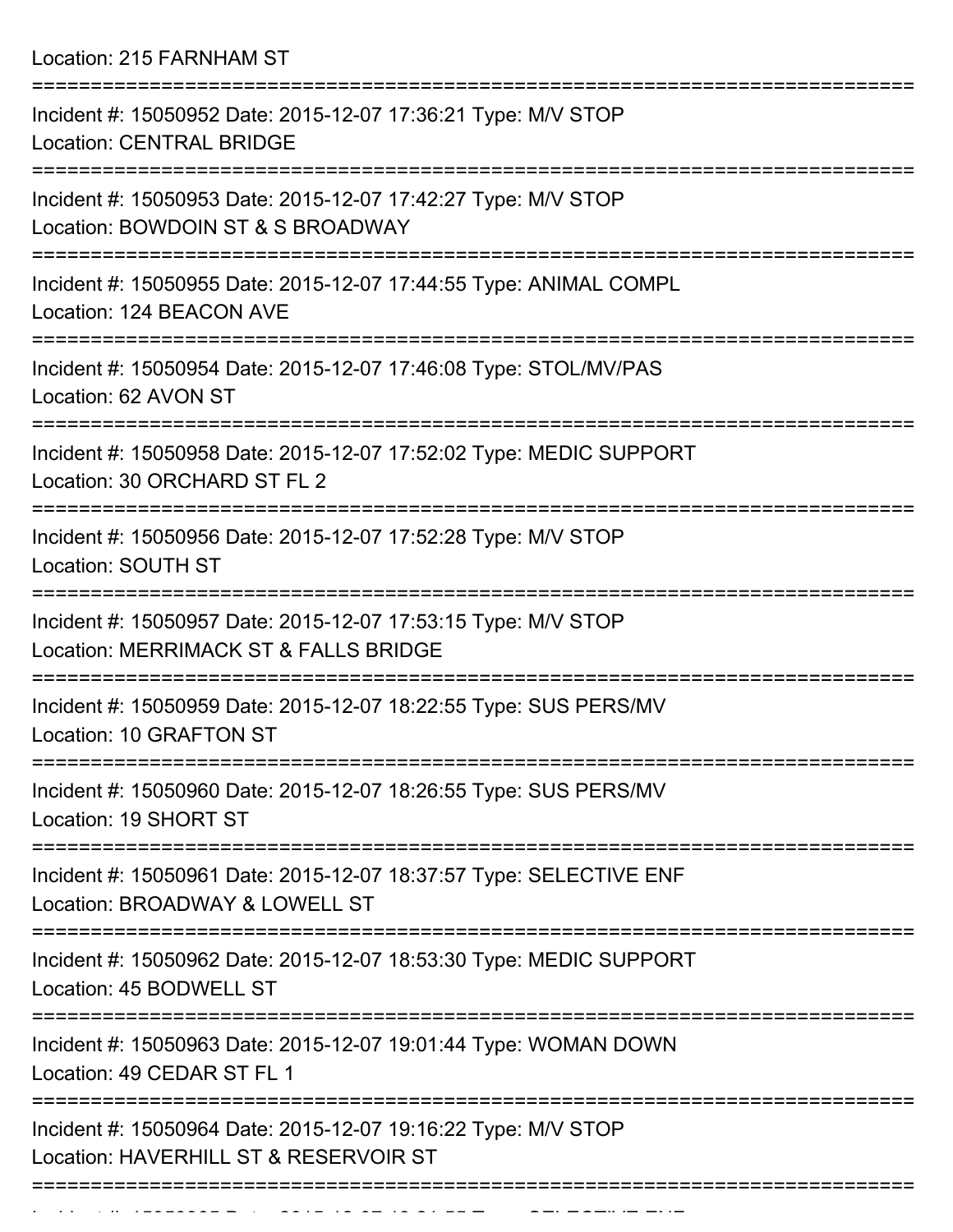Location: BROADWAY & LOWELL ST

| Incident #: 15050966 Date: 2015-12-07 19:31:46 Type: CK WELL BEING<br>Location: 73 SHAWSHEEN RD FL 3           |
|----------------------------------------------------------------------------------------------------------------|
| Incident #: 15050967 Date: 2015-12-07 19:32:45 Type: MEDIC SUPPORT<br>Location: FAMILY DOLLAR / 138 S BROADWAY |
| Incident #: 15050968 Date: 2015-12-07 19:43:01 Type: M/V STOP<br>Location: ALLSTON ST & HIGH ST                |
| Incident #: 15050969 Date: 2015-12-07 20:02:17 Type: AUTO ACC/NO PI<br>Location: 125 LAWRENCE ST               |
| Incident #: 15050970 Date: 2015-12-07 20:02:32 Type: MISSING PERS<br>Location: 125 GARDEN ST                   |
| Incident #: 15050971 Date: 2015-12-07 20:05:43 Type: GENERAL SERV<br>Location: 37 BOWDOIN ST                   |
| Incident #: 15050972 Date: 2015-12-07 20:08:42 Type: M/V STOP<br>Location: BROADWAY & LOWELL ST                |
| Incident #: 15050973 Date: 2015-12-07 20:10:12 Type: M/V STOP<br>Location: BROADWAY & LOWELL ST                |
| Incident #: 15050974 Date: 2015-12-07 20:10:47 Type: M/V STOP<br>Location: BROADWAY & LOWELL ST                |
| Incident #: 15050975 Date: 2015-12-07 20:12:11 Type: M/V STOP<br>Location: BROADWAY & LOWELL ST                |
| Incident #: 15050976 Date: 2015-12-07 20:13:29 Type: M/V STOP<br>Location: BROADWAY & LOWELL ST                |
| Incident #: 15050977 Date: 2015-12-07 20:35:27 Type: MEDIC SUPPORT<br>Location: DAISY ST & HOLLY ST            |
| Incident #: 15050978 Date: 2015-12-07 20:38:22 Type: SUS PERS/MV<br>Location: ARLINGTON ST & BROADWAY          |
|                                                                                                                |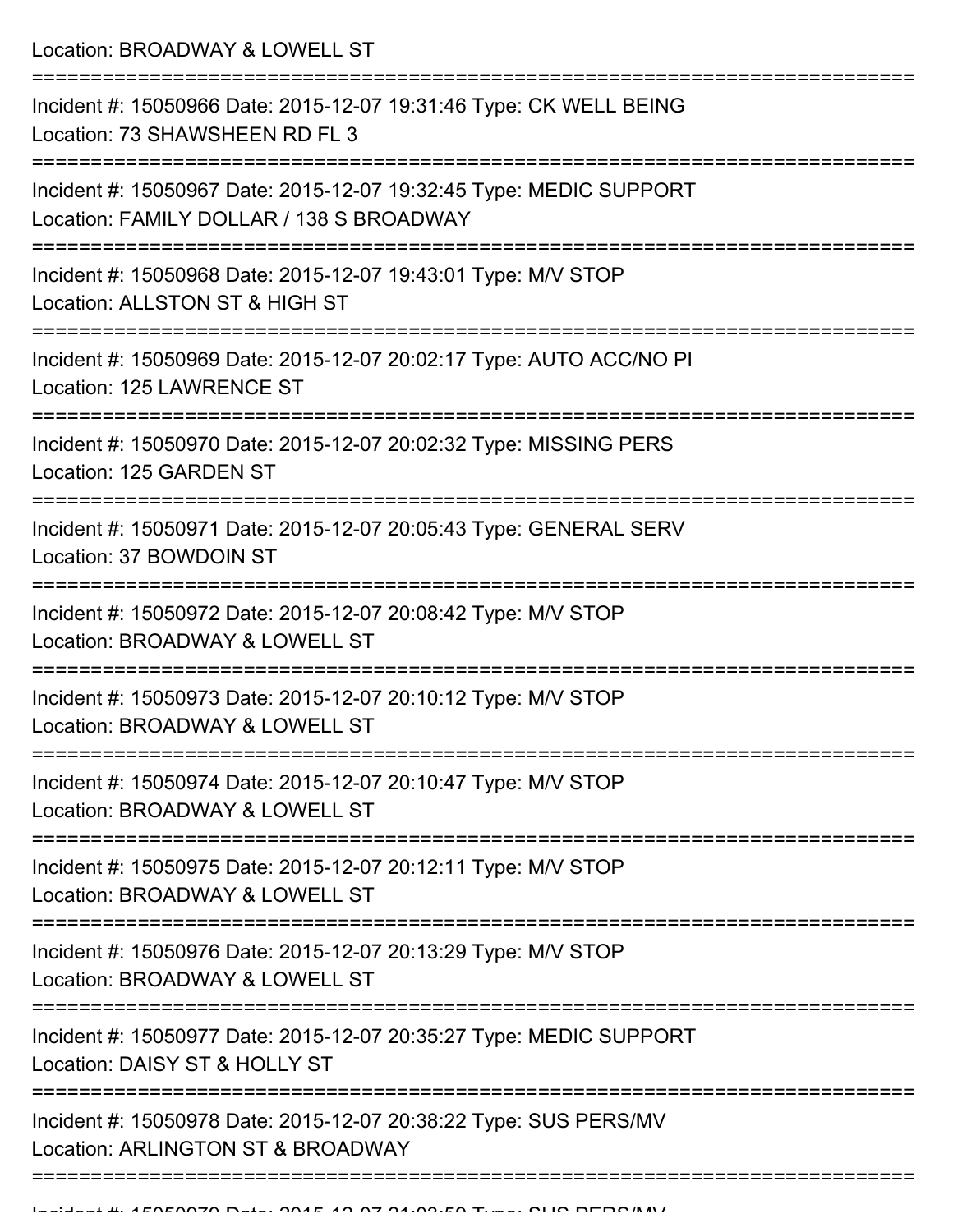Location: 112 MARSTON ST =========================================================================== Incident #: 15050980 Date: 2015-12-07 21:04:50 Type: DOMESTIC/PROG Location: 134 E HAVERHILL ST =========================================================================== Incident #: 15050981 Date: 2015-12-07 21:35:22 Type: M/V STOP Location: CANAL ST & UNION ST =========================================================================== Incident #: 15050982 Date: 2015-12-07 21:44:44 Type: CK WELL BEING Location: LOWELL ST & MARGIN ST =========================================================================== Incident #: 15050983 Date: 2015-12-07 21:48:19 Type: MEDIC SUPPORT Location: 7 FOREST ST =========================================================================== Incident #: 15050984 Date: 2015-12-07 22:16:50 Type: M/V STOP Location: SOUTH ST & WEDGEWOOD RD =========================================================================== Incident #: 15050985 Date: 2015-12-07 22:17:24 Type: M/V STOP Location: SOUTH ST & WEDGEWOOD RD =========================================================================== Incident #: 15050986 Date: 2015-12-07 22:17:56 Type: M/V STOP Location: SOUTH ST & WEDGEWOOD RD =========================================================================== Incident #: 15050987 Date: 2015-12-07 22:18:24 Type: M/V STOP Location: SOUTH ST & WEDGEWOOD RD =========================================================================== Incident #: 15050988 Date: 2015-12-07 22:18:50 Type: M/V STOP Location: SOUTH ST & WEDGEWOOD RD =========================================================================== Incident #: 15050989 Date: 2015-12-07 22:19:24 Type: M/V STOP Location: SOUTH ST & WEDGEWOOD RD =========================================================================== Incident #: 15050990 Date: 2015-12-07 22:20:13 Type: M/V STOP Location: SOUTH ST & WEDGEWOOD RD =========================================================================== Incident #: 15050991 Date: 2015-12-07 22:46:46 Type: AUTO ACC/UNK PI Location: MANCHESTER ST & WEST ST =========================================================================== Incident #: 15050992 Date: 2015-12-07 22:51:47 Type: MEDIC SUPPORT Location: 77 S UNION ST ===========================================================================

Incident #: 15050993 Date: 2015-12-07 22:53:58 Type: SUS PERS/MV